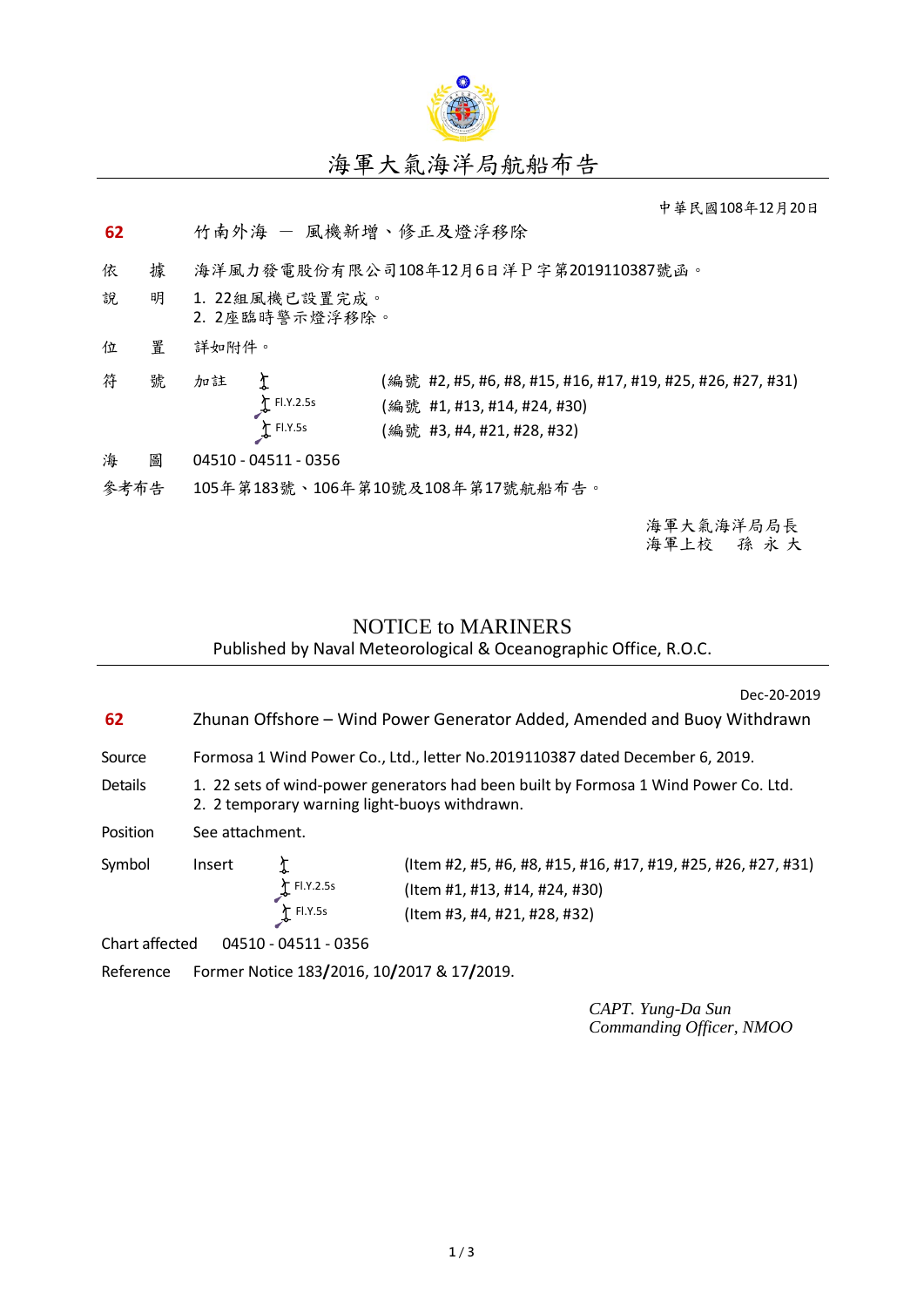| 編號<br>Item | WGS84                        | 編號<br>Item | WGS84                        |  |  |
|------------|------------------------------|------------|------------------------------|--|--|
| #01        | 24°43'30.4"N.,120°49'54.1"E. | #17        | 24°42'34.1"N.,120°48'48.7"E. |  |  |
| #02        | 24°43'39.9"N.,120°49'41.9"E. | #19        | 24°41'52.2"N.,120°49'01.6"E. |  |  |
| #03        | 24°43'49.6"N.,120°49'29.4"E. | #21        | 24°41'35.8"N.,120°49'01.5"E. |  |  |
| #04        | 24°42'45.9"N.,120°50'05.5"E. | #24        | 24°42'35.5"N.,120°47'58.8"E. |  |  |
| #05        | 24°42'58.4"N.,120°49'48.4"E. | #25        | 24°41'42.7"N.,120°48'25.4"E. |  |  |
| #06        | 24°43'10.1"N.,120°49'35.0"E. | #26        | 24°41'52.7"N.,120°48'10.2"E. |  |  |
| #08        | 24°43'32.1"N.,120°49'05.7"E. | #27        | 24°42'04.2"N.,120°47'56.1"E. |  |  |
| #13        | 24°43'12.0"N.,120°48'46.9"E. | #28        | 24°41'27.6"N.,120°48'24.1"E. |  |  |
| #14        | 24°41'58.2"N.,120°49'35.9"E. | #30        | 24°41'30.7"N.,120°47'52.7"E. |  |  |
| #15        | 24°42'08.1"N.,120°49'21.2"E. | #31        | 24°41'44.6"N.,120°47'34.6"E. |  |  |
| #16        | 24°42'20.9"N.,120°49'04.9"E. | #32        | 24°41'54.9"N.,120°47'22.1"E. |  |  |

風機位置 (Poison of wind power generator):

※ 附註**(Remarks)**:粗體為有燈風機 **(Items in bold mean with lights)**

移除燈浮 (Llight-buoy withdrawn):

- 1 24°44'27.5"N., 120°49'37.2"E.
- 2 24°41'49.7"N., 120°46'57.3"E.